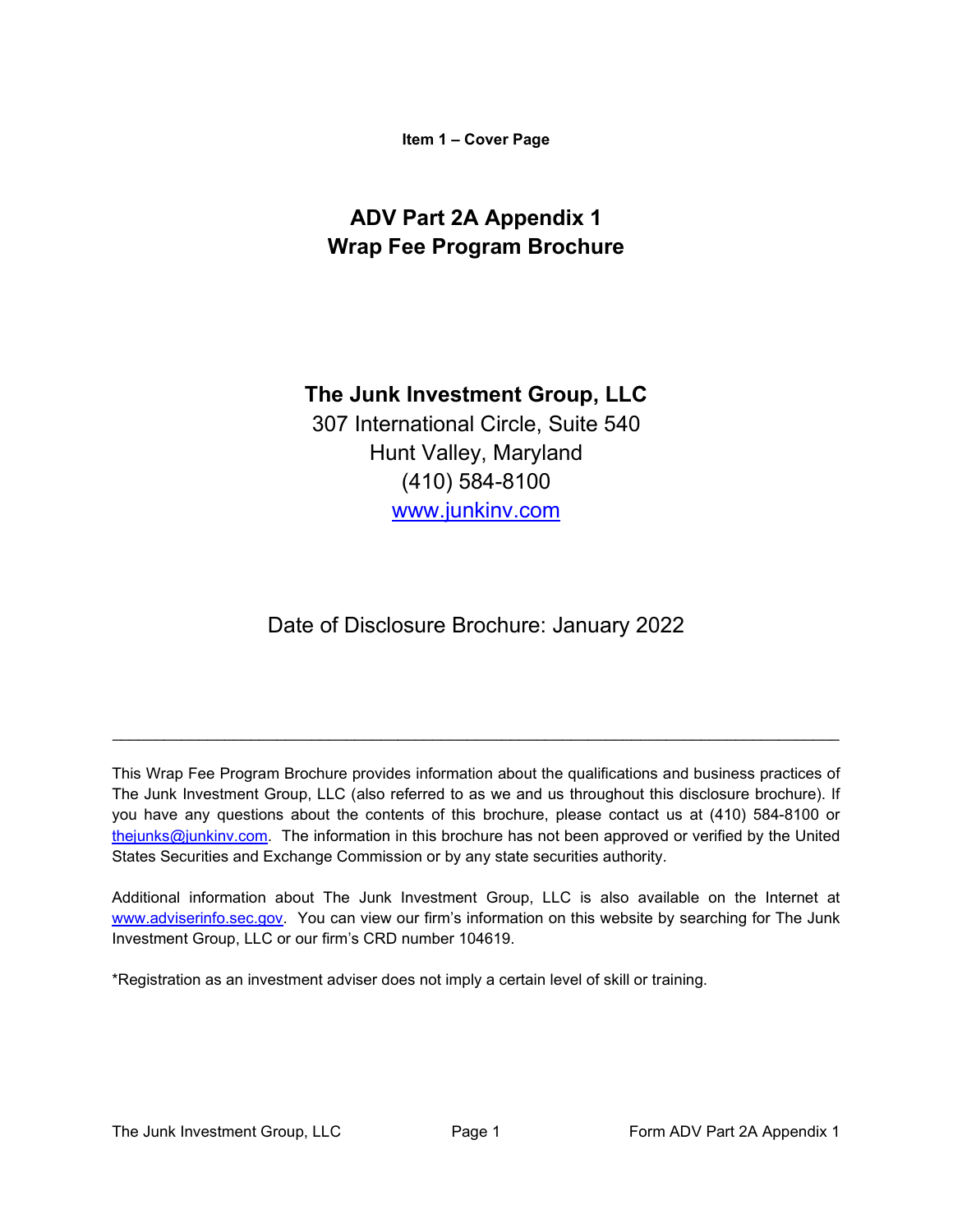#### **Item 2 – Material Changes**

<span id="page-1-0"></span>Since our last annual update to Form ADV Part 2A Appendix 1 Wrap Fee Program Disclosure Brochure dated February 2021, we have made the following material changes to the disclosure brochure:

• We noted in Item 4 that The Junk Investment Group, LLC is owned by Ivan Richard Junk, Cassandra Junk, and Eli Adams.

We will ensure that you receive a summary of any material changes to this and subsequent Wrap Fee Program Disclosure Brochures within 120 days after our firm's fiscal year ends. Our firm's fiscal year ends on December 31, so you will receive the summary of material changes no later than April 30 each year. At that time, we will also offer or provide a copy of the most current Wrap Fee Program Disclosure Brochure. We may also provide other ongoing disclosure information about material changes as necessary.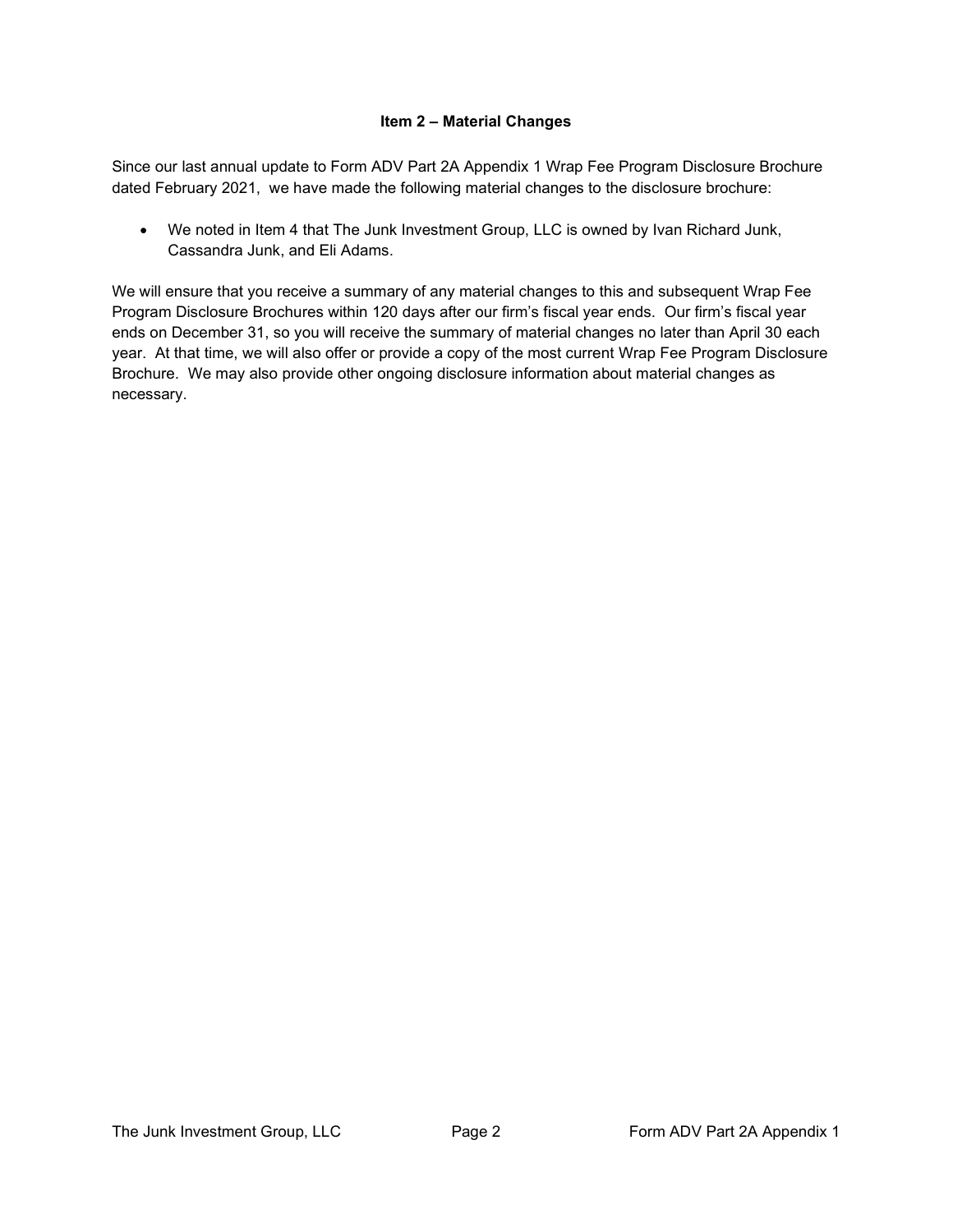#### Item 3 - Table of Contents

<span id="page-2-0"></span>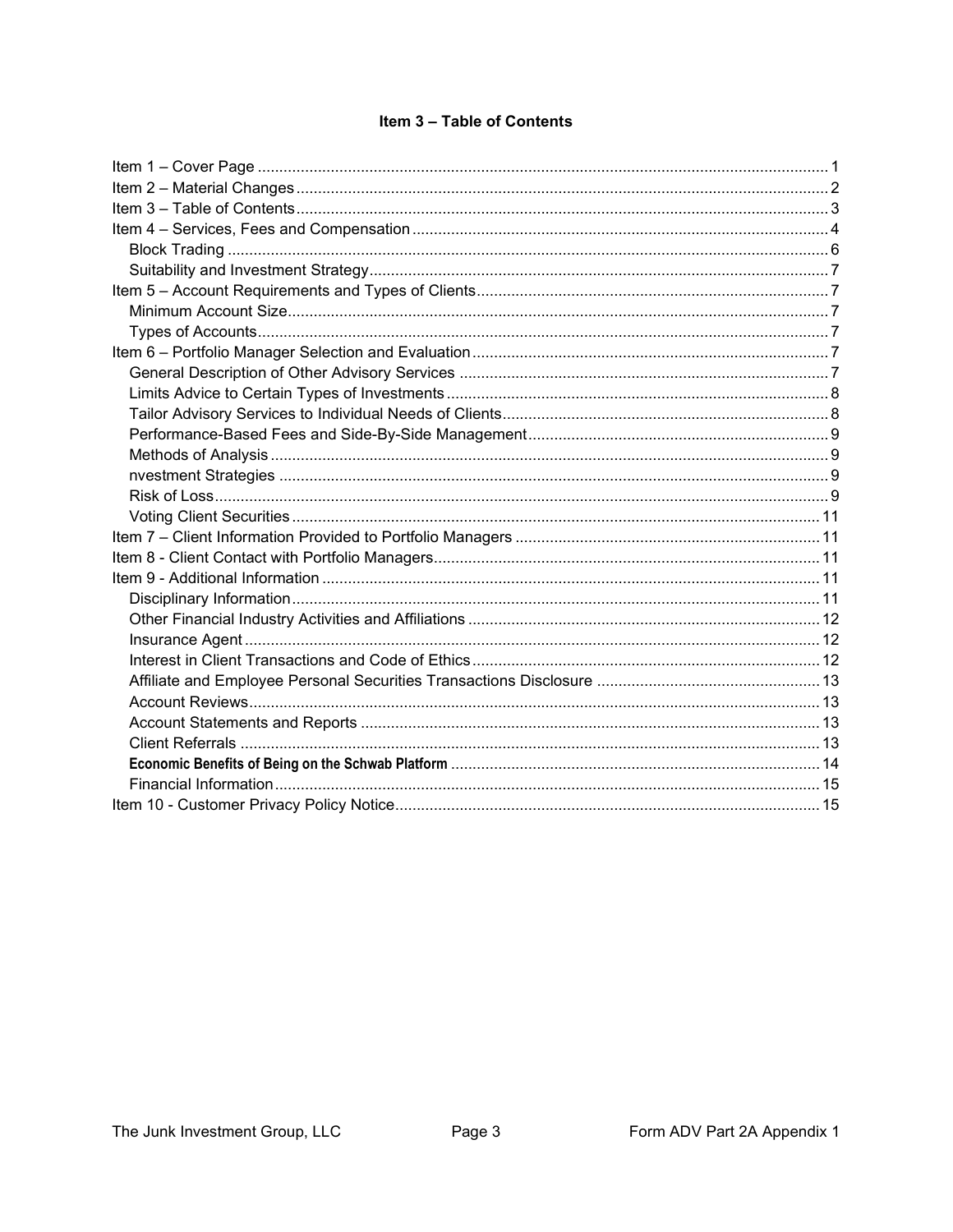#### **Item 4 – Services, Fees and Compensation**

<span id="page-3-0"></span>The Junk Investment Group, LLC ("Advisor") is an investment advisor registered with the Securities and Exchange Commission. The Junk Investment Group, LLC is owned by Ivan Richard Junk, Cassandra Junk, and Eli Adams.

The Junk Investment Group, LLC offers asset management services through a wrap fee management program. In our wrap fee management program, clients pay a bundled "wrap fee." This means that advisory services (including asset management) and transaction costs (including ticket charges) are provided for one fee. Whenever a fee is charged for services described in this Wrap Fee Program Brochure, we will receive all of the fee charged.

The Junk Investment Group, LLC absorbs transaction costs in wrap fee accounts. Additionally, The Junk Investment Group, LLC does not charge clients higher advisory fees based on their trading activity. As such, The Junk Investment Group, LLC may have a financial incentive not to place transaction orders in those accounts since doing so increases its transaction costs. Thus, an incentive exists to place trades less frequently under a wrap fee arrangement. Additionally, individual stocks and ETFs have a lower transaction fee than mutual funds. Therefore, the firm and its investment advisor representatives have an economic incentive to recommend stocks and ETFs over mutual funds, which may be a conflict of interest.

The fees not included in the advisory fee for our wrap services are charges imposed directly by a mutual fund, index fund, or exchange traded fund which shall be disclosed in the fund's prospectus (i.e., fund management fees and other fund expenses), mark-ups and mark-downs, spreads paid to market makers, fees for trades executed away from custodian, wire transfer fees and other fees and taxes on brokerage accounts and securities transactions.

When making the determination of whether the advisory program available through The Junk Investment Group, LLC is appropriate for your needs, you should bear in mind that fee-based accounts, when compared with commission-based accounts, often result in lower costs during periods when trading activity is heavier, such as the year an account is established. However, during periods when trading activity is lower, the fee-based account arrangements may result in a higher annual cost for transactions. Thus, depending on a number of factors, the total cost for transactions under a fee account versus a commission account can vary significantly. Factors which affect the total cost include account size, amount of turnover, type and quantities of securities purchased or sold, commission rates and your tax situation. It should also be noted that lower fees for comparable service may be available from other sources. The exact fees and other terms will be outlined in the agreement between you and The Junk Investment Group, LLC.

You should discuss the advantages and disadvantages of fee-based and commission-based accounts with your adviser representative and you should read this Wrap Fee Disclosure Brochure carefully as it explains, in detail, our Asset Management Services.

#### **Asset Management Services**

The Junk Investment Group, LLC offers asset management services, which involves the Firm's providing you with continuous and ongoing supervision over your accounts. The Firm Asset Management Services Program is a wrap fee program. In providing asset management services, The Junk Investment Group,

The Junk Investment Group, LLC **Page 4** Form ADV Part 2A Appendix 1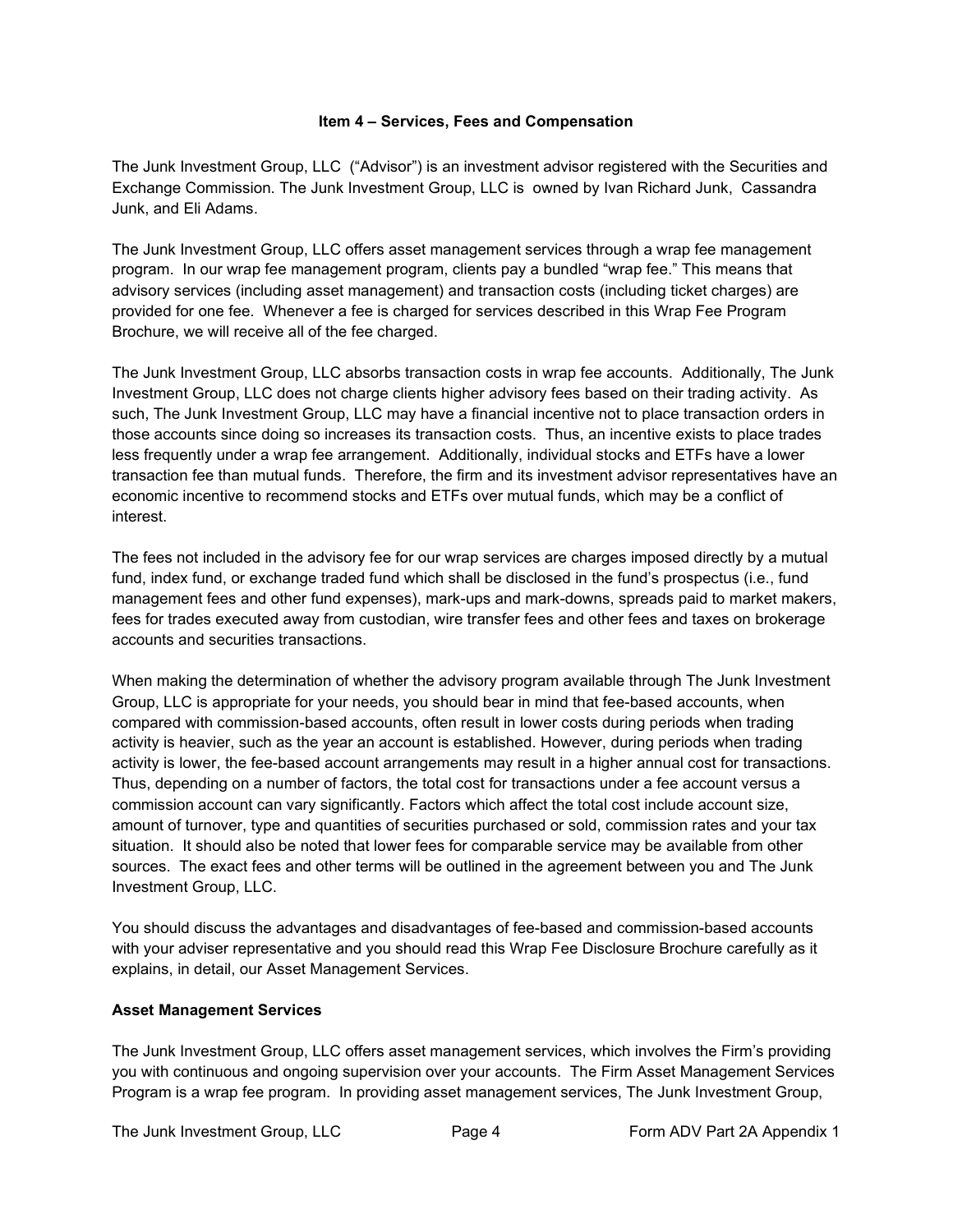LLC will continuously monitor your account and make trades in your accounts when necessary. Your account will be managed by The Junk Investment Group, LLC based on your financial situation, investment objectives and risk tolerance. The Firm will actively monitor your account and will make management recommendations and decisions regarding buying, selling, reinvesting or holding securities, cash or other investments.

We recommend that your assets to be allocated to our Asset Management Services Program be maintained in a brokerage account with Schwab Advisor Services division of Charles Schwab & Co., Inc. (Schwab), an SEC registered broker/dealer and member NYSE/SIPC. Schwab is the qualified custodian for all accounts established through our Asset Management Services Program. You will appoint The Junk Investment Group, LLC as your investment adviser of record on specified accounts. Your account will consist only of separate account(s) held by the qualified custodian under your name. **The Junk Investment Group, LLC does not act as custodian and does not have direct access to your funds and securities except to have advisory fees deducted from your account with your prior written authorization.** The qualified custodian will maintain physical custody of all funds and securities of your Account, and you will retain all rights of ownership (e.g., right to withdraw securities or cash, exercise or delegate proxy voting and receive transaction confirmations) for your account.

You will authorize The Junk Investment Group, LLC to have trading authorization on your account and we will provide asset management services. You will authorize only Non-Discretionary management in your agreement for our Asset Management Services. If you authorized us to provide asset management services on a discretionary basis, we would make all decisions to buy, sell or hold securities, cash or other investments in your managed account in our sole discretion without consulting with you before making any transactions. You must provide us with written authorization to exercise this discretionary authority, and you can place reasonable restrictions and limitations on our discretionary authority.

Fees for our asset management services are charged based on a percentage of assets under management, billed in advance (at the start of the billing period) on a quarterly calendar basis. When an account is opened, we begin charging fees at the start of the next calendar quarter once all monies have been deposited. The initial management fee is calculated based on the initial portfolio value. Prior to entering into a fee arrangement, our representatives work with you on fact finding, risk tolerance, presentation and implementation.

For our asset management services, client will be charged the following annual fee based upon the amount of assets under management:

| <b>Total Portfolio Value</b> | Fee Rate |
|------------------------------|----------|
| To \$499,999                 | $1.00\%$ |
| \$500,000 to \$749,999       | 0.95%    |
| \$750,000 to \$999,999       | 0.85%    |
| \$1,000,000 to \$1,499,999   | 0.80%    |
| Over \$1,500,000             | 0.75%    |

There is a minimum fee of \$300 per quarter. Going forward, our annual management fee is calculated based on the value of your assets on the last business day of the previous calendar year. Our fee is paid in advance in four equal quarterly payments (April 1, July 1. October 1, and January 1 of the following year). You will receive a billing notification statement during the 1<sup>st</sup> quarter of each year that will detail the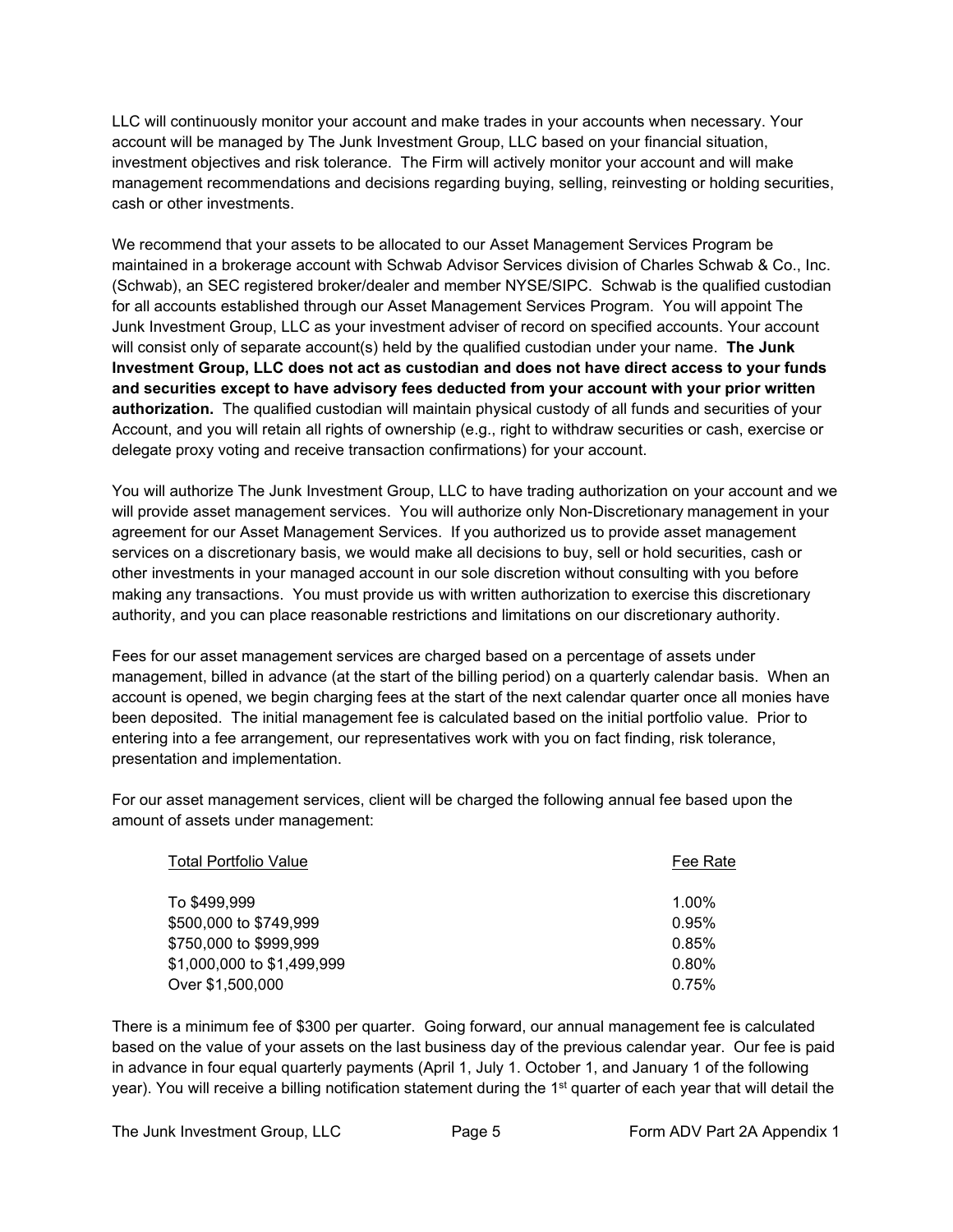amount of fee for the upcoming year and the value of assets under management. Some clients may be charged alternative fees due to contracting for services using previously existing fee schedules.

The only compensation received by The Junk Investment Group, LLC for asset management services is the annual fee as specified in the client's advisory services agreement. The Junk Investment Group, LLC receives no other forms of compensation in connection with providing asset management services.

The Junk Investment Group, LLC believes that its annual fee is reasonable in relation to: (1) services provided and (2) the fees charged by other investment advisers offering similar services/programs. However, our annual investment advisory fee may be higher than that charged by other investment advisers offering similar services/programs.

You can choose how to pay your investment advisory fees. The investment advisory fees can be deducted from your account and paid directly to our firm by the qualified custodian(s) of your account or you can pay our firm upon receipt of a billing notice sent directly to you.

If you choose to have the investment advisory fees deducted from your account, you must authorize the qualified custodian(s) of your account to deduct fees from your account and pay such fees directly to The Junk Investment Group, LLC. This authorization is included in the application to open an account.

You should review your account statements received from the qualified custodian(s) and verify that appropriate investment advisory fees are being deducted. The qualified custodian(s) will not verify the accuracy of the investment advisory fees deducted.

If you choose to pay the fees out-of-pocket, fees are due upon your receipt of a billing notice sent directly to you. Fees for the services of our firm will be due immediately after your receipt of the billing notice.

Transaction ticket fees that are charged by the qualified custodian will be bundled with the fee for our Asset Management Services. The transaction ticket fees charged by the qualified custodian will be billed directly to The Junk Investment Group, LLC by the qualified custodian for your account.

The asset management services continue in effect until terminated by either party (i.e., The Junk Investment Group or you) by providing written notice of termination to the other party. Upon request, any prepaid, unearned fees will be promptly refunded by The Junk Investment Group, LLC to you. Fee refunds will be determined on a pro rata basis using the number of days services are actually provided during the final period.

## <span id="page-5-0"></span>**Block Trading**

Investment advisors may elect to purchase or sell the same securities for several clients at approximately the same time when they believe such action may prove advantageous to clients. This process is referred to as aggregating orders, batch trading or block trading. The Junk Investment Group, LLC does not engage in block trading.

It should be noted that implementing trades on a block or aggregate basis may be less expensive for client accounts; however, it is our trading policy to implement all client orders on an individual basis. Therefore, we do not aggregate or "block" client transactions. Considering the types of investments we hold in advisory client accounts, we do not believe clients are hindered in any way because we trade accounts individually. This is because we develop individualized investment strategies for clients and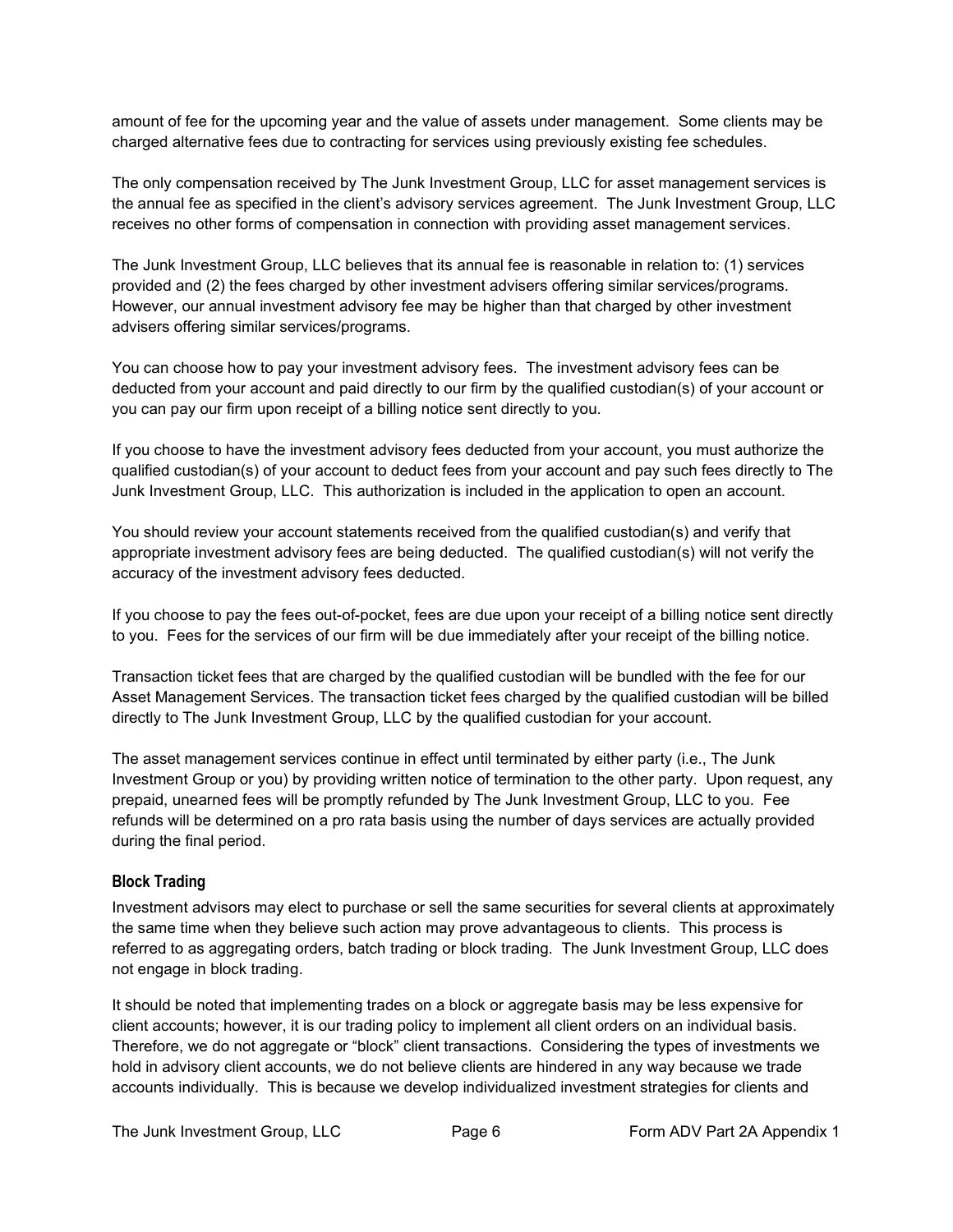holdings will vary. Our strategies are primarily developed for the long-term and minor differences in price execution are not material to our overall investment strategy.

## <span id="page-6-0"></span>**Suitability and Investment Strategy**

The Junk Investment Group, LLC will assist clients in determining their objective(s), investment strategy, and investment suitability prior and subsequent to opening an Asset Management account. Clients must contact us to notify of any changes in their investment objective(s) and/or financial situation. Investment strategies used to implement investment advice include, but are not necessarily limited to, long term purchases (investments held at least a year); and margin transactions.

## **Item 5 – Account Requirements and Types of Clients**

#### <span id="page-6-2"></span><span id="page-6-1"></span>**Minimum Account Size**

The Junk Investment Group, LLC requires a minimum of \$750,000 to open an account. Exceptions may be granted to this minimum for anticipated future earning capacity, anticipated additional assets, dollar amount of assets to be managed, related accounts, account composition, etc.

## <span id="page-6-3"></span>**Types of Accounts**

The Junk Investment Group, LLC generally provides investment advice to the following types of clients:

- Individuals
- High net worth individuals
- Trusts, estates, or charitable organizations

<span id="page-6-4"></span>You are required to execute a written agreement with The Junk Investment Group, LLC specifying the particular advisory services in order to establish a client arrangement with the Firm.

#### **Item 6 – Portfolio Manager Selection and Evaluation**

The Junk Investment Group, LLC and its Investment Adviser Representatives act as the portfolio manager(s) for accounts receiving our Asset Management Services. Our Asset Management Service is considered a wrap fee program. For this service, we do not allow the use of portfolio managers that are not associated with The Junk Investment Group, LLC. In other words, the only portfolio managers selected for managing client assets for our Asset Management Services are Investment Adviser Representatives of The Junk Investment Group, LLC. Therefore, conflicts of interest present in other wrap fee programs that make available both affiliated and unaffiliated portfolio managers are not present in our wrap fee program. Because our Asset Management Services program does not provide for outside portfolio managers, we do not have procedures designed to select outside portfolio managers.

## <span id="page-6-5"></span>**General Description of Other Advisory Services**

The following are descriptions of the primary advisory services of Junk Investment Group, LLC. Please understand that a written agreement, which details the exact terms of the service, must be signed by you and The Junk Investment Group, LLC before we can provide you the services described below.

**Financial Planning & Consulting Services –** The Junk Investment Group, LLC offers limited financial planning services. Upon request, we may address the following topics: Investment Planning, Retirement Planning, Tax Planning, Asset Allocation, and Risk Management. When providing financial planning and

The Junk Investment Group, LLC **Page 7** Form ADV Part 2A Appendix 1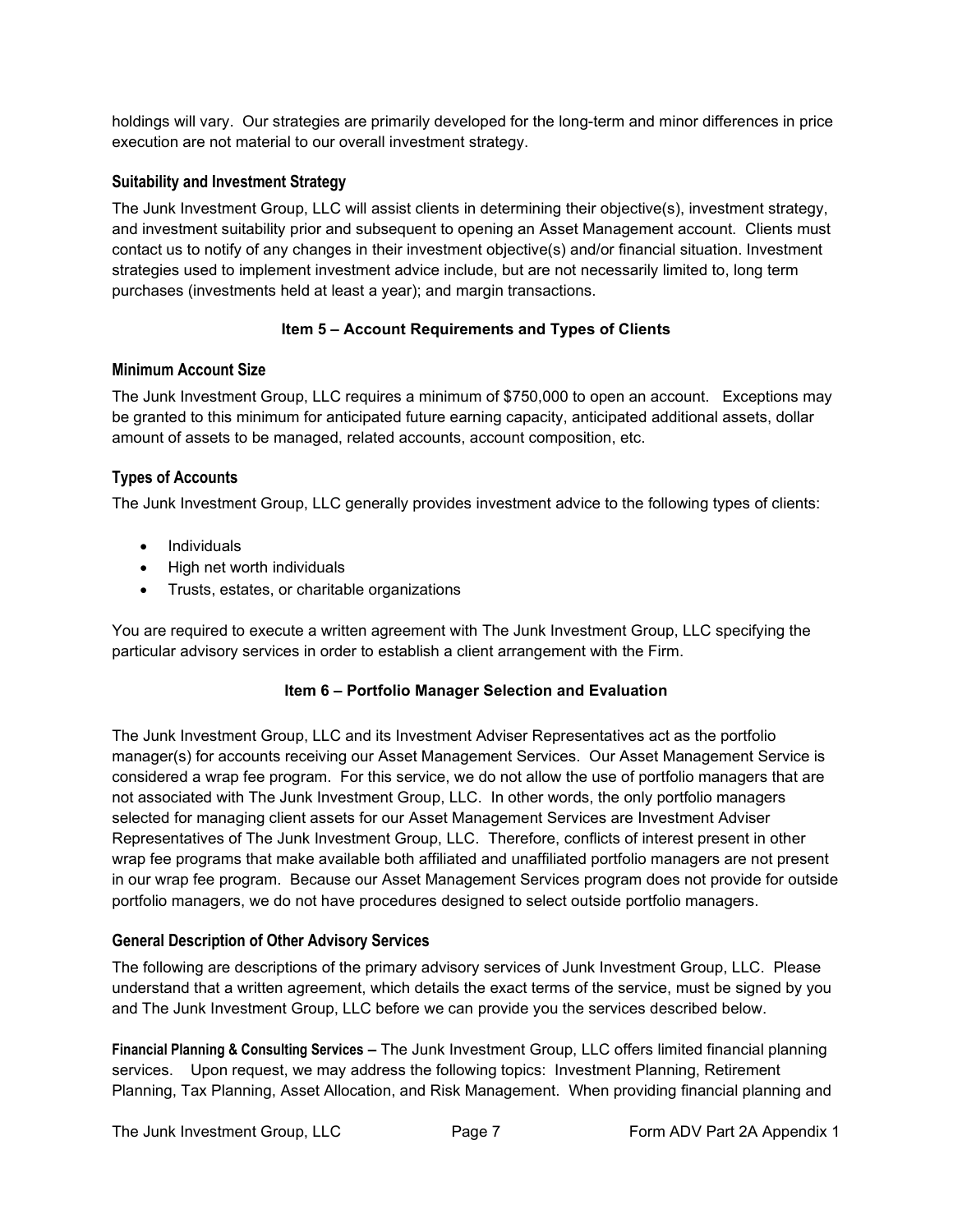consulting services, the [role](http://www.businessdictionary.com/definition/role.html) of your investment adviser representative is to find ways to help you understand your [overall](http://www.investorwords.com/3267/net_worth.html) financial situation and help you set financial [objectives.](http://www.investorwords.com/3372/objective.html) Financial plans prepared by us under this Agreement do not include specific recommendations of individual securities.

We also offer consultations to discuss financial planning issues when you do not need a financial plan. We offer a one-time consultation, which covers mutually agreed upon areas of concern related to investments or financial planning. We also offer "as-needed" consultations, which are limited to consultations in response to a particular investment or financial planning issue raised or request made by you. Under an "as-needed" consultation, it will be incumbent upon you to identify those particular issues for which you are seeking our advice or consultation.

Our financial planning and consulting services do not involve implementing any transaction on your behalf or the active and ongoing monitoring or management of your investments or accounts. You have the sole responsibility for determining whether to implement our financial planning and consulting recommendations. To the extent that you would like to implement any of our investment recommendations through The Junk Investment Group, LLC or retain The Junk Investment Group, LLC to actively monitor and manage your investments, you must execute a separate written agreement with The Junk Investment Group, LLC for our asset management services.

## <span id="page-7-0"></span>**Limits Advice to Certain Types of Investments**

The Junk Investment Group provides investment advice on the following types of investments:

- Mutual Funds
- ETFs
- Exchange-listed Securities
- Securities Traded Over-the-Counter
- Variable Annuities

Although we generally provide advice only on the products previously listed, we reserve the right to offer advice on any investment product that may be suitable for each client's specific circumstances, needs, goals and objectives.

It is not our investment strategy to attempt to time the market. We may modify our investment strategy to accommodate special situations such as low basis stock, stock options, legacy holdings, inheritances, closely held businesses, collectibles, or special tax situations.

## <span id="page-7-1"></span>**Tailor Advisory Services to Individual Needs of Clients**

The advisory services of The Junk Investment Group, LLC are always provided based on your individual needs. This means, for example, that when we provide asset management services, you are given the ability to impose restrictions on the accounts we manage for you, including specific investment selections and sectors. We work with you on a one-on-one basis through interviews and questionnaires to determine your investment objectives and suitability information.

We will not enter into an investment adviser relationship with a prospective client whose investment objectives may be considered incompatible with our investment philosophy or strategies or where the prospective client seeks to impose unduly restrictive investment guidelines.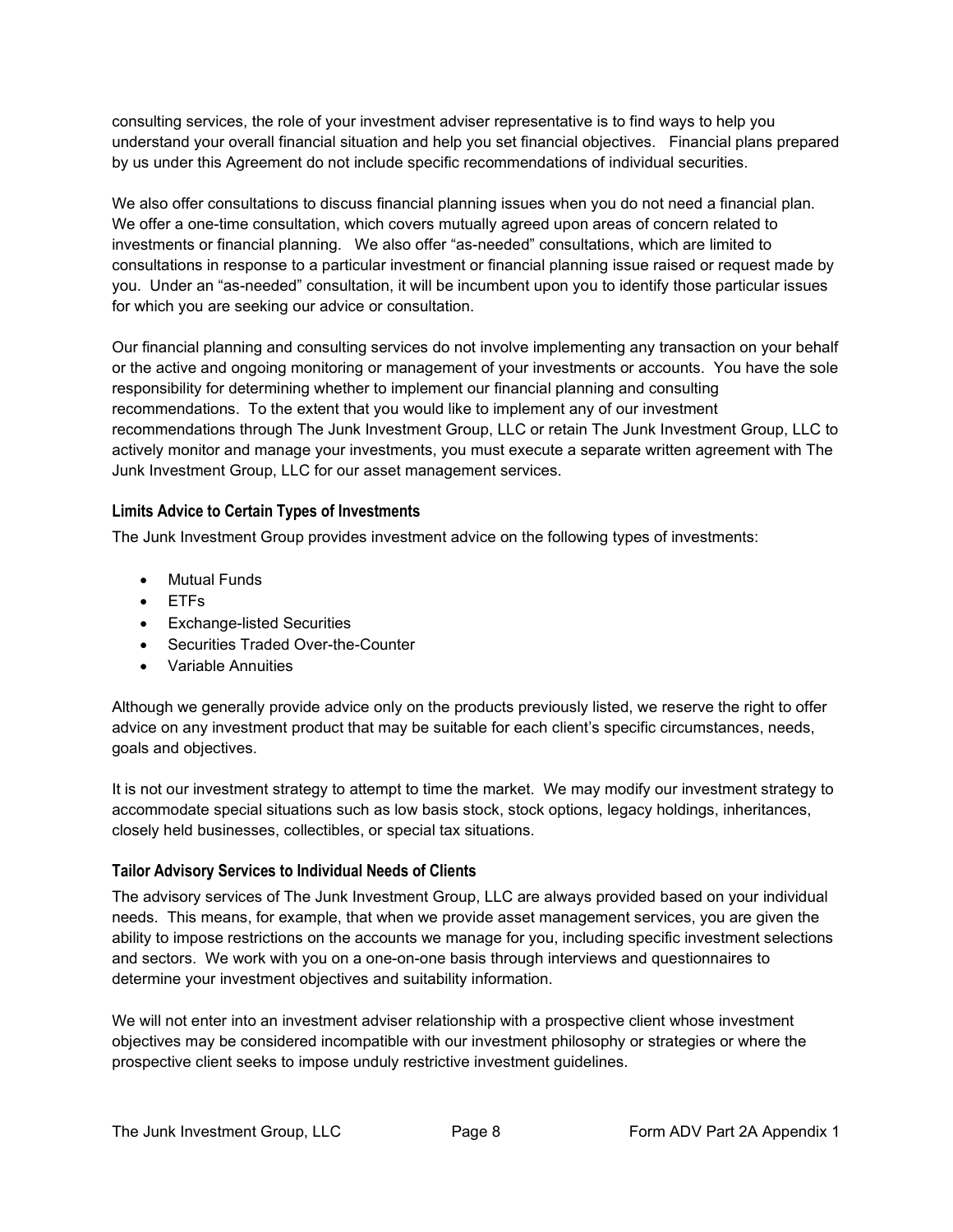## <span id="page-8-0"></span>**Performance-Based Fees and Side-By-Side Management**

Performance-based fees are defined as fees based on a share of capital gains on or capital appreciation of the assets held in a client's account. The Junk Investment Group, LLC **does not charge or accept performance-based fees**.

#### <span id="page-8-1"></span>**Methods of Analysis**

We use an objective based approach to investment analysis. Our portfolios are composed of equity based Mutual Funds and Exchange Traded Funds to create customized portfolios based upon each client's investment objectives and risk tolerances. Individual investment vehicles are selected to meet the client's objective based on the fund family's general reputation, the reasonableness of the internal expense ratio, and the consistency of performance over the long term

#### <span id="page-8-2"></span>**Investment Strategies**

The Junk Investment Group, LLC uses the following investment strategies when managing client assets and/or providing investment advice:

Long term purchases. Investments held at least a year.

Margin transactions. When an investor buys a stock on margin, the investor pays for part of the purchase and borrows the rest of the purchase price from a brokerage firm. For example, an investor may buy \$5,000 worth of stock in a margin account by paying for \$2,500 and borrowing \$2,500 from a brokerage firm. Clients cannot borrow from The Junk Investment Group, LLC.

Our investment strategy does not attempt to time the market.

## <span id="page-8-3"></span>**Risk of Loss**

Past performance is not indicative of future results. Therefore, you should never assume that future performance of any specific investment or investment strategy will be profitable. Investing in securities (including stocks, ETFs, mutual funds, and bonds, etc.) involves risk of loss. Further, depending on the different types of investments there may be varying degrees of risk. You should be prepared to bear investment loss including loss of original principal.

Because of the inherent risk of loss associated with investing, our firm is unable to represent, guarantee, or even imply that our services and methods of analysis can or will predict future results, successfully identify market tops or bottoms, or insulate you from losses due to market corrections or declines. There are certain additional risks associated with investing in securities through our investment management program, as described below:

- Market Risk Either the stock market as a whole, or the value of an individual company, goes down resulting in a decrease in the value of client investments. This is also referred to as systemic risk.
- Equity (stock) market risk Common stocks are susceptible to general stock market fluctuations and to volatile increases and decreases in value as market confidence in and perceptions of their issuers change. If you held common stock, or common stock equivalents, of any given issuer, you would generally be exposed to greater risk than if you held preferred stocks and debt obligations of the issuer.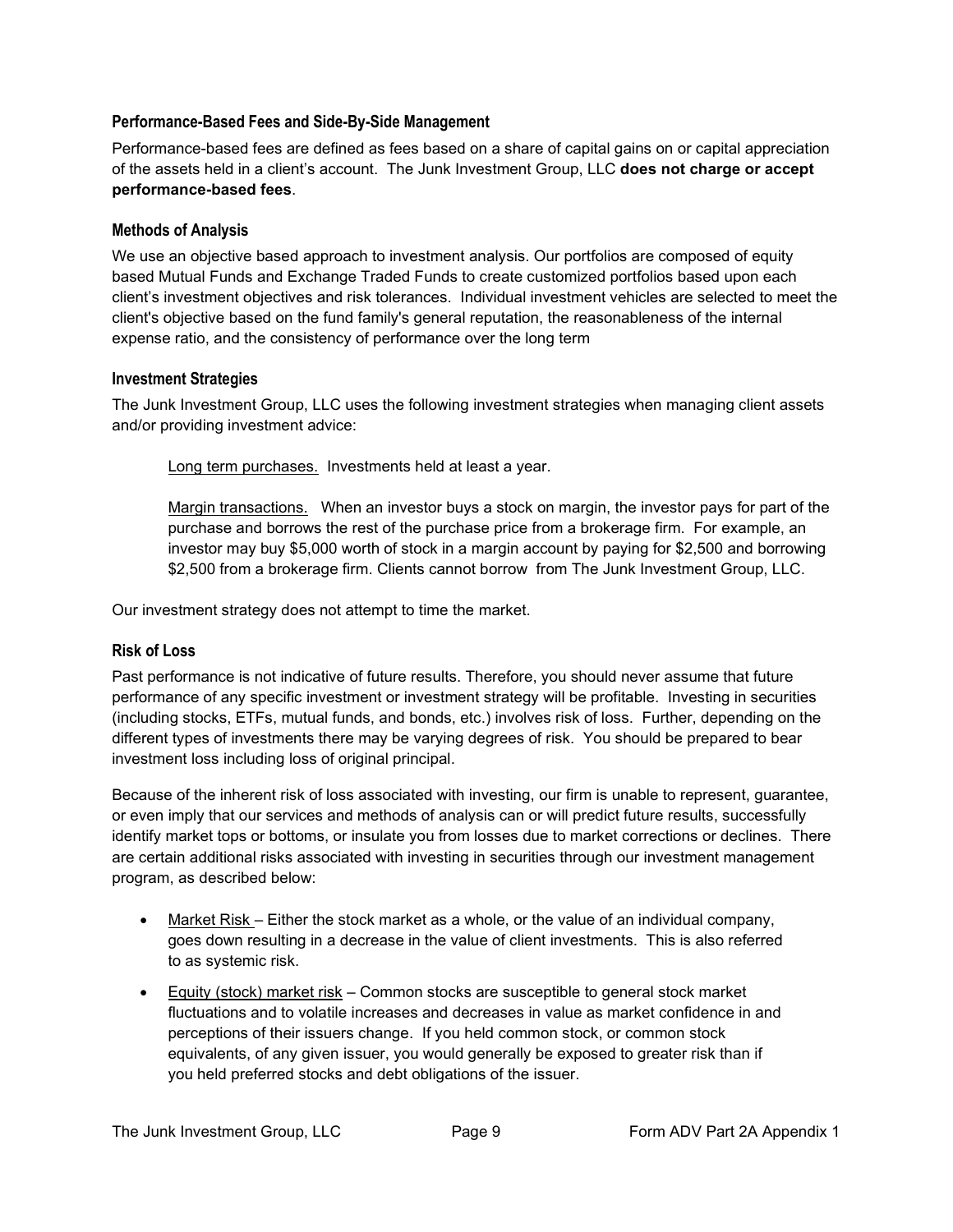- Company Risk. When investing in stock positions, there is always a certain level of company or industry specific risk that is inherent in each investment. This is also referred to as unsystematic risk and can be reduced through appropriate diversification. There is the risk that the company will perform poorly or have its value reduced based on factors specific to the company or its industry. For example, if a company's employees go on strike or the company receives unfavorable media attention for its actions, the value of the company may be reduced.
- Fixed Income Risk. When investing in bonds, there is the risk that the issuer will default on the bond and be unable to make payments. Further, individuals who depend on set amounts of periodically paid income face the risk that inflation will erode their spending power. Fixed-income investors receive set, regular payments that face the same inflation risk.
- ETF and Mutual Fund Risk When investing in an ETF or mutual fund, you will bear additional expenses based on your pro rata share of the ETF's or mutual fund's operating expenses, including the potential duplication of management fees. The risk of owning an ETF or mutual fund generally reflects the risks of owning the underlying securities the ETF or mutual fund holds. You will also incur brokerage costs when purchasing ETFs.
- Management Risk Your investment with our firm varies with the success and failure of our investment strategies, research, analysis and determination of portfolio securities. If our investment strategies do not produce the expected returns, the value of the investment will decrease.
- Margin Risk When you purchase securities, you may pay for the securities in full or borrow part of the purchase price from your account custodian or clearing firm. If you intended to borrow funds in connection with your Account, you will be required to open a margin account, which will be carried by the clearing firm. The securities purchased in such an account are the clearing firm's collateral for its loan to you.

If those securities in a margin account decline in value, the value of the collateral supporting this loan also declines, and as a result, the brokerage firm is required to take action in order to maintain the necessary level of equity in your account. The brokerage firm may issue a margin call and/or sell other assets in your account.

It is important that you fully understand the risks involved in trading securities on margin, which are applicable to any margin account that you may maintain, including any margin account that may be established as part of the Asset Management Agreement established between you and The Junk Investment Group and held by the account custodian or clearing firm.

These risks include the following:

- You can lose more funds than you deposit in your margin account.
- The account custodian or clearing firm can force the sale of securities or other assets in your account.
- The account custodian or clearing firm can sell your securities or other assets without contacting you.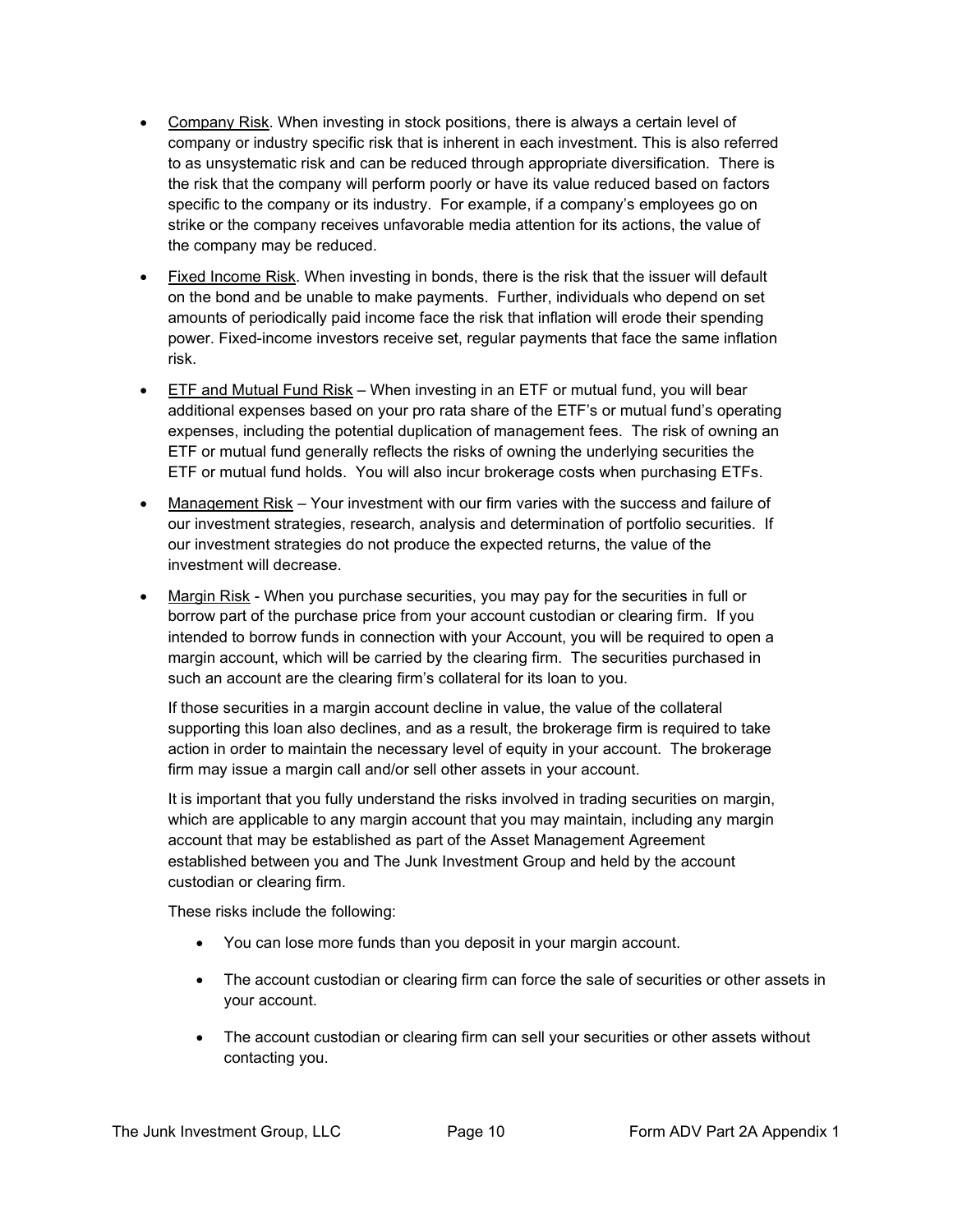- You are not entitled to choose which securities or other assets in your margin account may be liquidated or sold to meet a margin call.
- The account custodian or clearing firm may move securities held in your cash account to your margin account and pledge the transferred securities.
- The account custodian or clearing firm can increase its "house" maintenance margin requirements at any time and they are not required to provide you advance written notice.
- You are not entitled to an extension of time on a margin call.

## <span id="page-10-0"></span>**Voting Client Securities**

The Junk Investment Group, LLC does not vote proxies on behalf of Clients. We have determined that taking on the responsibilities for voting client securities does not add enough value to the services provided to you to justify the additional compliance and regulatory costs associated with voting client securities. Therefore, it is your responsibility to vote all proxies for securities held in your Account.

You will receive proxies directly from the qualified custodian or transfer agent; we will not provide you with the proxies. You are encouraged to read through the information provided with the proxy-voting documents and make a determination based on the information provided.

#### **Item 7 – Client Information Provided to Portfolio Managers**

<span id="page-10-1"></span>Only Investment Adviser Representatives of The Junk Investment Group, LLC serve as portfolio managers for our Asset Management Services Program. Our associated Investment Adviser Representatives are responsible for gathering all information provided by you. We will interview and work with you to gather all information needed relative to your investment objectives and needs in order to provide management services through our Asset Management Services Program. You are responsible for promptly contacting your Investment Adviser Representative to notify us of any changes to your financial situation that will impact or materially influence the way we manage your accounts. Since we do not use any outside portfolio managers, we do not share your information with any outside portfolio managers.

#### **Item 8 - Client Contact with Portfolio Managers**

<span id="page-10-2"></span>Only Investment Adviser Representatives of The Junk Investment Group, LLC serve as portfolio managers for our Asset Management Services Program. There are no restrictions placed on your ability to contact and consult with their portfolio managers. It is the policy of The Junk Investment Group, LLC to provide for open communications between the Investment Adviser Representatives and clients. You are encouraged to contact your Investment Adviser Representative whenever you have questions about the management of your account(s).

#### **Item 9 - Additional Information**

#### <span id="page-10-4"></span><span id="page-10-3"></span>**Disciplinary Information**

We have no legal or disciplinary events that are material to a client's or prospective client's evaluation of our business or the integrity of our management.

The Junk Investment Group, LLC Page 11 Form ADV Part 2A Appendix 1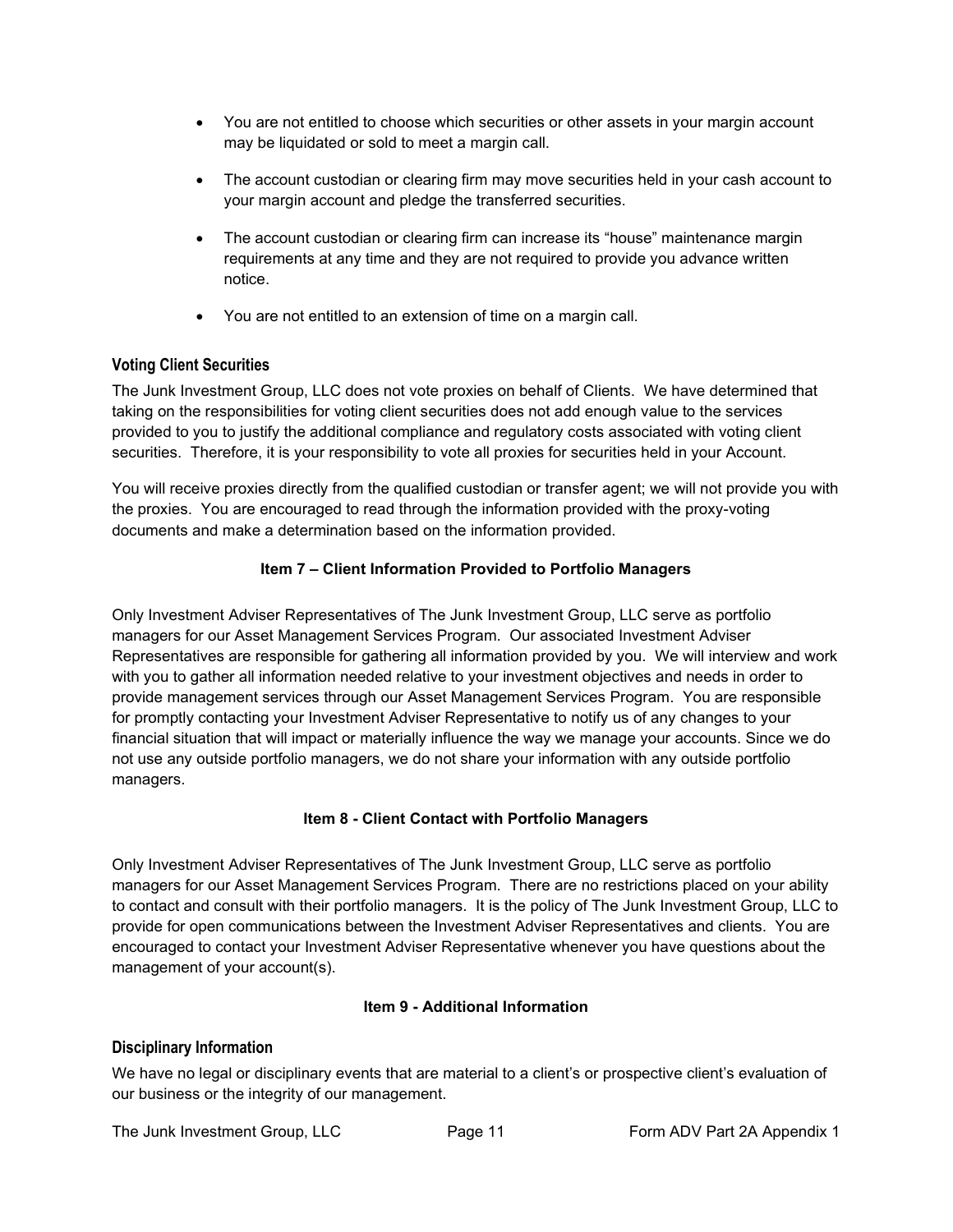## <span id="page-11-0"></span>**Other Financial Industry Activities and Affiliations**

The Junk Investment Group, LLC is **not** and does **not** have a related person that is a broker/dealer, municipal securities dealer, government securities dealer or broker, an investment company or other pooled investment vehicle (including a mutual fund, closed-end investment company, unit investment trust, private investment company or "hedge fund," and offshore fund), another investment adviser or financial planner, a futures commission merchant, commodity pool operator, or commodity trading advisor, a banking or thrift institution, an accountant or accounting firm, a lawyer or law firm, an insurance company or agency, a pension consultant, a real estate broker or dealer, and a sponsor or syndicator of limited partnerships.

We are an independent registered investment adviser and only provide investment advisory services. We are not engaged in any other business activities and offer no other services except those described in this Disclosure Brochure. However, while we do not sell products or services other than investment advice, our representatives may sell other products or provide services outside of their role as investment adviser representatives with The Junk Investment Group, LLC.

#### <span id="page-11-1"></span>**Insurance Agent**

You may work with your investment adviser representative in his or her separate capacity as an insurance agent. When acting in his or her separate capacity as an insurance agent, the investment adviser representative may sell, for commissions, general disability insurance, life insurance, annuities, and other insurance products to you. As such, your investment adviser representative in his or her separate capacity as an insurance agent, may suggest that you implement recommendations of The Junk Investment Group, LLC by purchasing disability insurance, life insurance, annuities, or other insurance products. This receipt of commissions creates an incentive for the representative to recommend those products for which your investment adviser representative will receive a commission in his or her separate capacity as an insurance agent. Consequently, the advice rendered to you could be biased. You are under no obligation to implement any insurance or annuity transaction through your investment adviser representative.

## <span id="page-11-2"></span>**Interest in Client Transactions and Code of Ethics**

According to the *Investment Advisers Act of 1940*, an investment adviser is considered a fiduciary and has a fiduciary duty to all clients. The Junk Investment Group, LLC has established a Code of Ethics to comply with the requirements of Section 204(A)-1 of the *Investment Advisers Act of 1940* that reflects its fiduciary obligations and those of its supervised persons. The Code of Ethics also requires compliance with federal securities laws. The Code of Ethics covers all individuals that are classified as "supervised persons". All employees, officers, directors and investment adviser representatives are classified as supervised persons. The Junk Investment Group, LLC requires its supervised persons to consistently act in your best interest in all advisory activities. The Firm imposes certain requirements on its affiliates and supervised persons to ensure that they meet the firm's fiduciary responsibilities to you. The standard of conduct required is higher than ordinarily required and encountered in commercial business.

This section is intended to provide a summary description of the Code of Ethics of The Junk Investment Group, LLC. If you wish to review the Code of Ethics in its entirety, you should send us a written request and upon receipt of your request, we will promptly provide a copy of the Code of Ethics to you.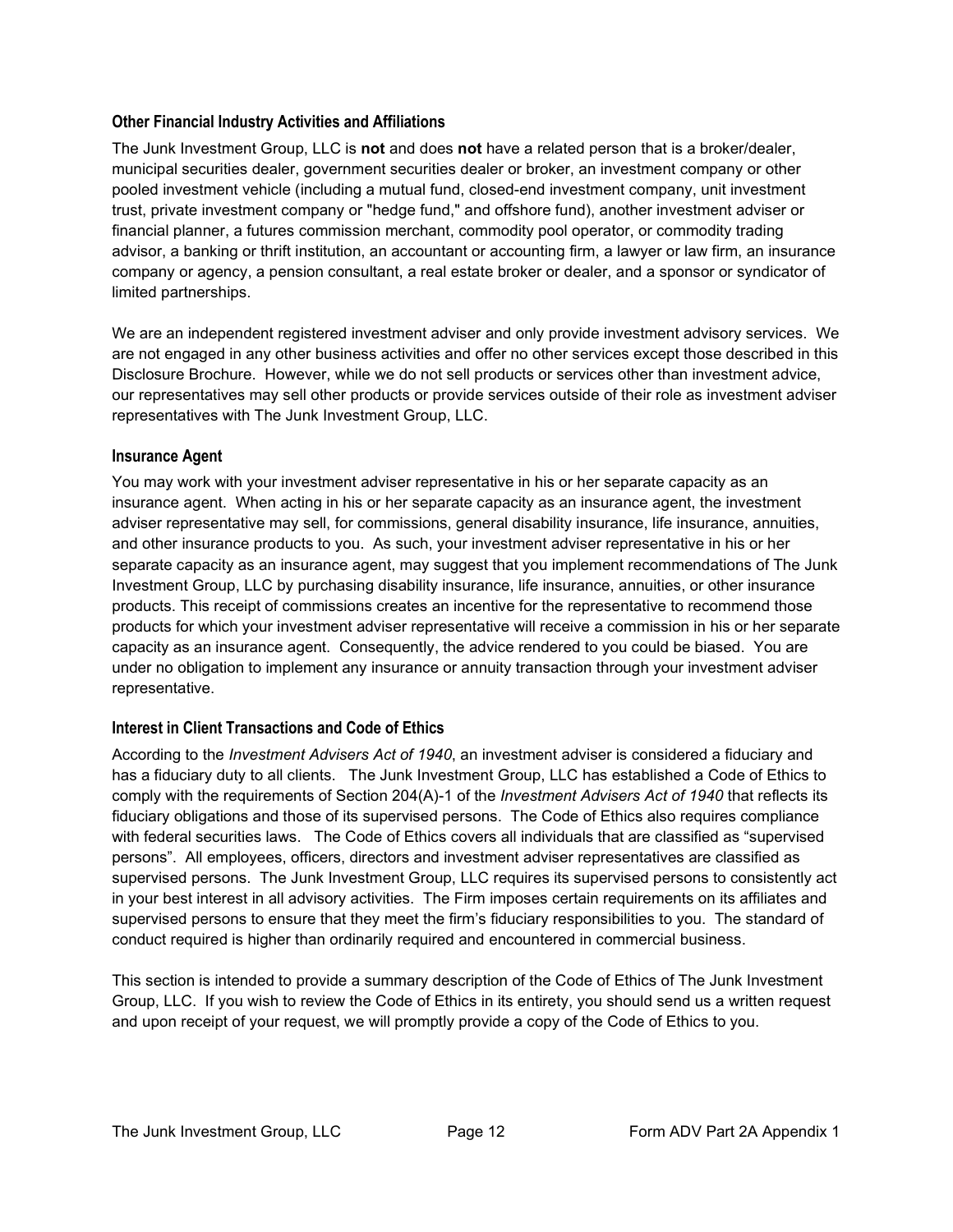#### <span id="page-12-0"></span>**Affiliate and Employee Personal Securities Transactions Disclosure**

The Junk Investment Group, LLC or associated persons of the firm may not buy or sell for their personal accounts, investment products identical to those recommended to clients unless in accordance with firm procedures. It is the express policy of The Junk Investment Group, LLC that all persons associated in any manner with our firm must place clients' interests ahead of their own when implementing personal investments. The Junk Investment Group, LLC and its associated persons will not buy or sell securities for their personal account(s) where their decision is derived, in whole or in part, by information obtained as a result of employment or association with our firm unless the information is also available to the investing public upon reasonable inquiry.

We are now and will continue to be in compliance with applicable state and federal rules and regulations. To prevent conflicts of interest, we have developed written supervisory procedures that include personal investment and trading policies for our representatives, employees and their immediate family members (collectively, associated persons):

- Associated persons cannot prefer their own interests to that of the client.
- Associated persons cannot purchase or sell any security for their personal accounts prior to implementing transactions for client accounts.
- Associated persons cannot buy or sell securities for their personal accounts when those decisions are based on information obtained as a result of their employment, unless that information is also available to the investing public upon reasonable inquiry.
- Associated persons are prohibited from purchasing or selling securities of companies in which any client is deemed an "insider".
- Associated persons are discouraged from conducting frequent personal trading.
- Associated persons are generally prohibited from serving as board members of publicly traded companies unless an exception has been granted by the Chief Compliance Officer of The Junk Investment Group, LLC.

Any associated person not observing our policies is subject to sanctions up to and including termination.

#### <span id="page-12-1"></span>**Account Reviews**

Managed accounts are reviewed at least quarterly. While the calendar is the main triggering factor, reviews can also be conducted at your request. Account reviews will include investment strategy and objectives review and making a change if strategy and objectives have changed. Reviews are performed in accordance with your investment goals and objectives.

#### <span id="page-12-2"></span>**Account Statements and Reports**

For our asset management services, you are provided with transaction confirmation notices and regular quarterly account statements directly from the qualified custodian.

You are encouraged to always compare any reports or statements provided by us against the account statements delivered from the qualified custodian. When you have questions about your account statement, you should contact our firm and the qualified custodian preparing the statement.

#### <span id="page-12-3"></span>**Client Referrals**

The Junk Investment Group, LLC does not directly or indirectly compensate any person for client referrals.

The Junk Investment Group, LLC Page 13 Form ADV Part 2A Appendix 1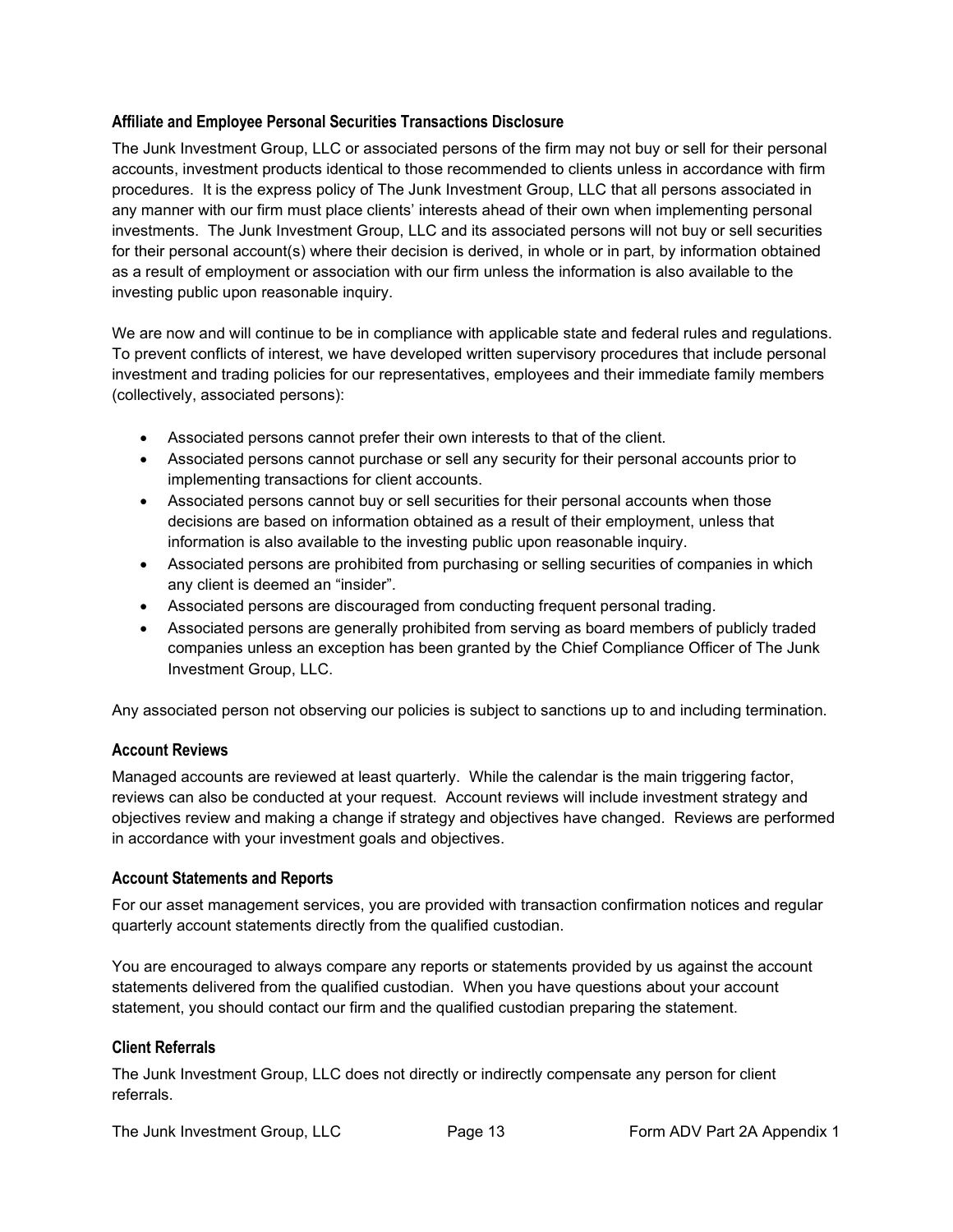The only compensation received from advisory services is the fees charged for providing investment advisory services. The Junk Investment Group, LLC receives no other forms of compensation in connection with providing investment advice.

#### <span id="page-13-0"></span>**Economic Benefits of Being on the Schwab Platform**

Schwab provides The Junk Investment Group, LLC with access to its institutional trading and custody services, which are typically not available to Schwab retail investors. These services generally are available to independent investment advisors on an unsolicited basis, at no charge to advisors. Schwab's services include brokerage services that are related to the execution of securities transactions, custody, research, including that in the form of advice, analyses and reports, and access to mutual funds and other investments that are otherwise generally available only to institutional investors or would require a significantly higher minimum initial investment.

Schwab also makes available to The Junk Investment Group, LLC other products and services that benefit the Advisor but may not benefit its clients' accounts. These benefits may include national, regional, or The Junk Investment Group, LLC specific educational events organized and/or sponsored by Schwab Advisor Services. Other potential benefits may include occasional business entertainment of personnel of The Junk Investment Group, LLC by Schwab Advisor Services personnel, including meals, invitations to sporting events, including golf tournaments, and other forms of entertainment, some of which may accompany educational opportunities. Other of these products and services assist The Junk Investment Group, LLC in managing and administering clients' accounts. These include software and other technology (and related technological training) that provide access to client account data (such as trade confirmations and account statements), facilitate trade execution (and allocation of aggregated trade orders for multiple client accounts), provide research, pricing information and other market data, facilitate payment of the Firm's fees from its clients' accounts, and assist with back-office training and support functions, recordkeeping and client reporting. Many of these services generally may be used to service all or some substantial number of the Firm's accounts, including accounts not maintained at Schwab Advisor Services. Schwab Advisor Services also makes available to The Junk Investment Group, LLC other services intended to help the Advisor manage and further develop its business enterprise. These services may include professional compliance, legal and business consulting, publications and conferences on practice management, information technology, business succession, regulatory compliance, employee benefits providers, human capital consultants, insurance and marketing. In addition, Schwab may make available, arrange and/or pay vendors for these types of services rendered to the Advisor by independent third parties. Schwab Advisor Services may discount or waive fees it would otherwise charge for some of these services or pay all or a part of the fees of a third-party providing these services to the Advisor. While, as a fiduciary, The Junk Investment Group, LLC endeavors to act in its clients' best interests, the Advisor's recommendation/requirement that clients maintain their assets in accounts at Schwab may be based in part on the benefit to the Advisor of the availability of some of the foregoing products and services and other arrangements and not solely on the nature, cost or quality of custody and brokerage services provided by Schwab, which may create a conflict of interest.

For Advisor's clients' accounts maintained in its custody, Schwab generally does not charge separately for custody services but is compensated by account holders through commissions or other transactionrelated or asset based fees for securities trades that are executed through Schwab or that settle into Schwab accounts.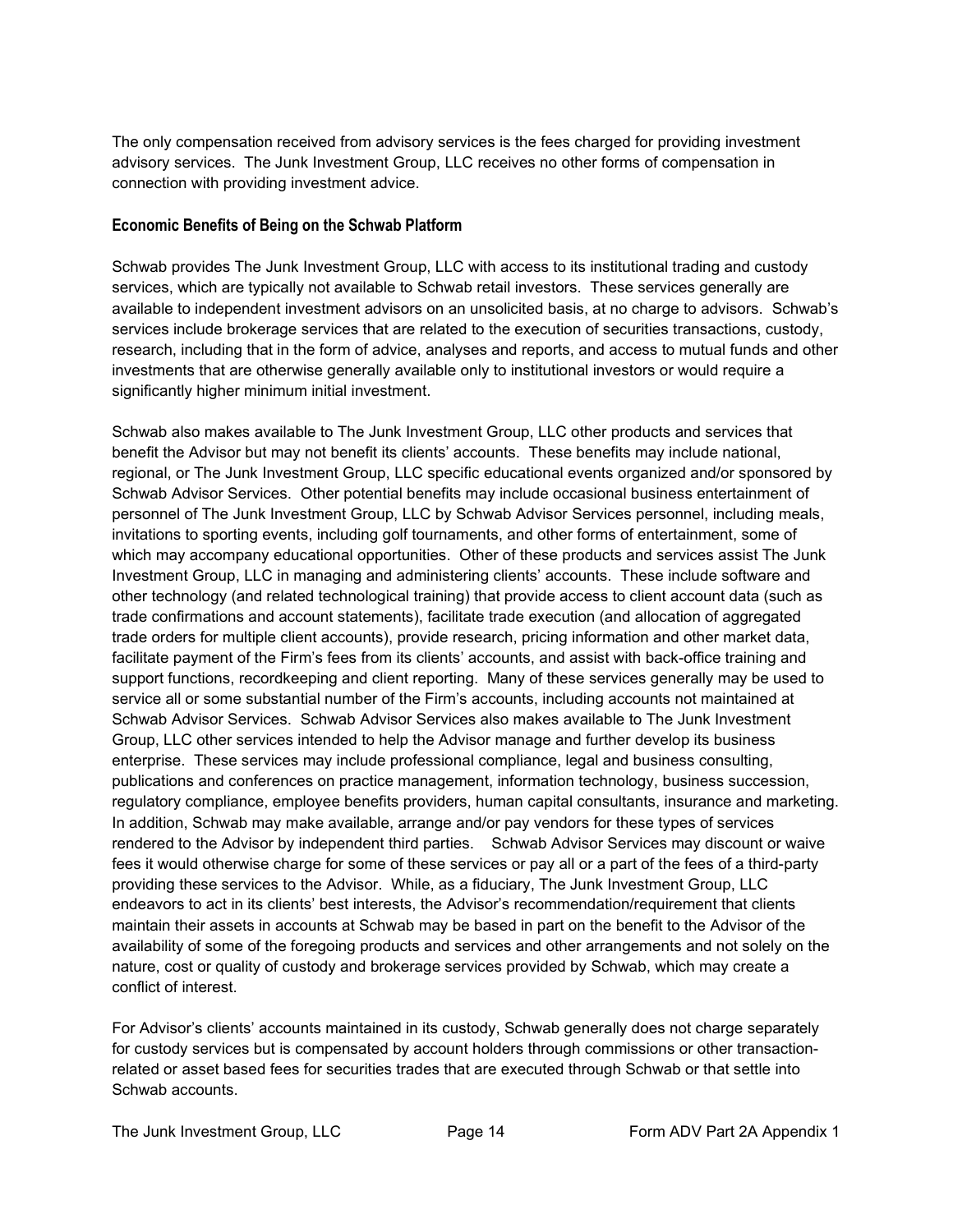#### <span id="page-14-0"></span>**Financial Information**

The Junk Investment Group, LLC does not require or solicit prepayment of more than \$1,200 in fees per client, six months or more in advance. Therefore, we are not required to include a balance sheet for the most recent fiscal year. We are not subject to a financial condition that is reasonably likely to impair our ability to meet contractual commitments to clients. Finally, The Junk Investment Group, LLC has not been the subject of a bankruptcy petition at any time.

#### **Item 10 - Customer Privacy Policy Notice**

<span id="page-14-1"></span>This notice is provided to you on behalf of The Junk Investment Group, LLC. Maintaining the trust and confidence of clients is a high priority. That is why we want you to understand how we protect your privacy when we collect and use your information and the steps that we take to safeguard that information.

#### **Information Collected:**

In connection with providing investment products, financial advice or other services, we obtain non-public personal information about you, including:

- Information received from you on account applications;
- Information received from credit or service bureaus or other third parties; and
- Information about your transactions with us or others, including your financial advisor.

#### **Information Disclosed:**

We do not disclose information regarding you or your accounts with us, except under the following circumstances:

- To your authorized financial advisor and his or her manager;
- To establish or maintain an account with an unaffiliated third party, such as a clearing broker providing services to client and/or us;
- To government entities or other third parties in response to subpoenas or other legal process as required by law;
- If applicable, to our parent companies or their affiliates, to the extent permitted by law.

#### **Security Policy:**

Only those individuals who need it to perform their jobs are authorized to have access to your confidential information. We maintain physical, electronic and procedural security measures that comply with applicable state and federal regulations to safeguard confidential client information.

#### **Closed or Inactive Accounts:**

If you decide to close your account(s) or become an inactive customer, we adhere to the privacy policies and practices as described in this notice.